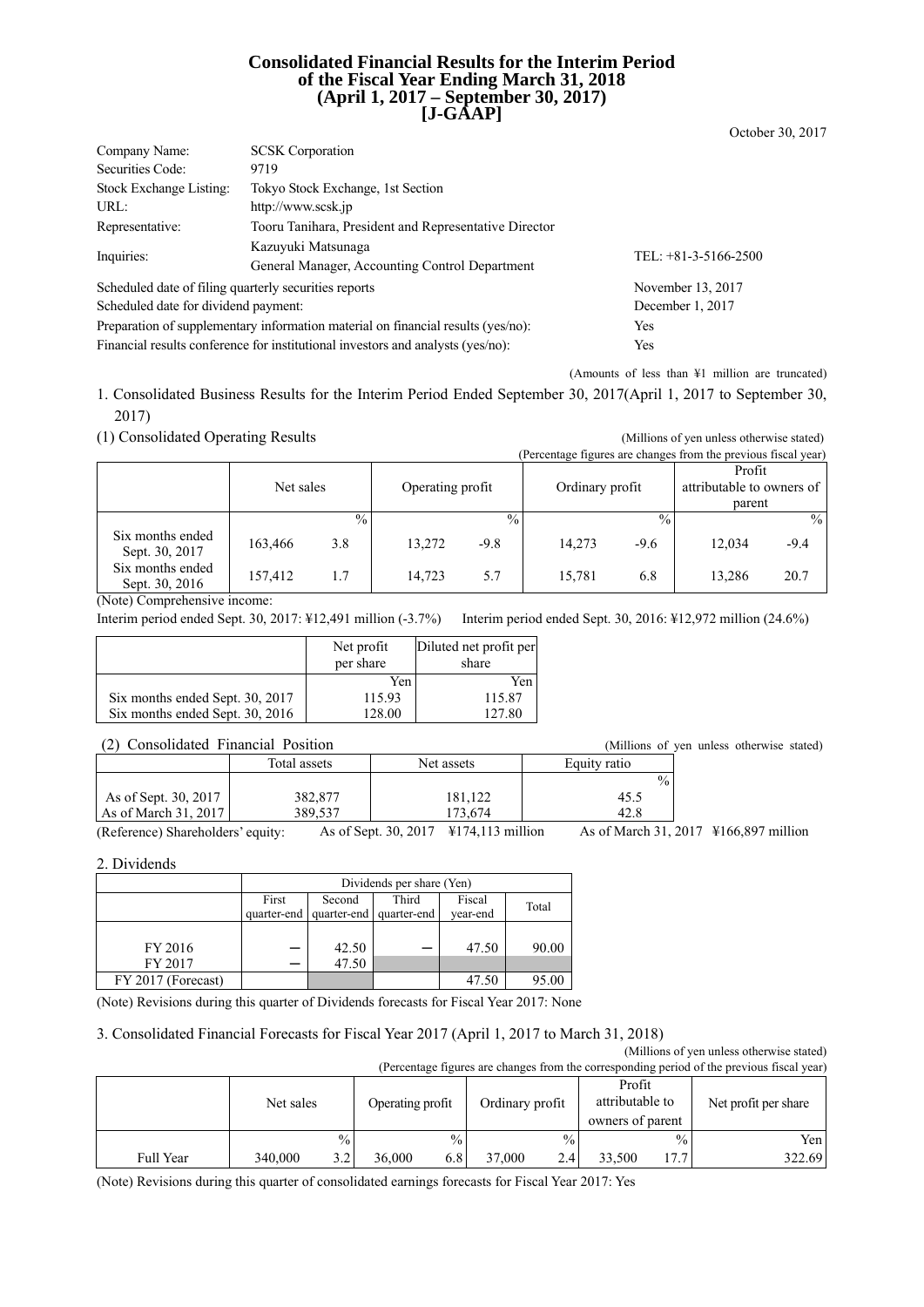## ※ Notes

- (1) Changes in significant subsidiaries during the period : None
- (2) Adoption of specific accounting procedures in preparing quarterly consolidated financial statements: None
- (3) Changes in accounting policies, changes in accounting estimates and restatement of prior period financial statements after error corrections
	- 1) Changes in accounting policies, changes in accounting standards and other regulations: None
	- 2) Changes in accounting policies due to other reasons: None
	- 3) Changes in accounting estimates: None
	- 4) Restatement of prior period financial statements after error corrections: None
- (4) Number of shares issued (Common stock)
	- 1) The number of shares issued as of the period-end (including treasury stock)

|    | As of Sept. 30, 2017                                        | 107,986,403 shares |
|----|-------------------------------------------------------------|--------------------|
|    | As of March 31, 2017                                        | 107,986,403 shares |
| 2) | The number of shares of treasury stock as of the period-end |                    |
|    | As of Sept. 30, 2017                                        | 4,172,038 shares   |
|    | As of March 31, 2017                                        | 4,177,266 shares   |
| 3) | The average number of shares during the period              |                    |
|    | As of Sept. 30, 2017                                        | 103,812,288 shares |
|    | As of Sept. 30, 2016                                        | 103,801,670 shares |

\*Notification regarding the auditing process

- This financial report is not within the scope of the auditing process as prescribed by the Financial Instruments and Exchange Act. Therefore, and as of the time of disclosure, the auditing process of this financial report has not been completed.
- \* Cautionary statement concerning appropriate use of financial forecasts and other explanatory notes
- The financial forecasts contained in this document are based on the information currently available and certain assumptions deemed reasonable. Actual results may vary from these forecasts for various reasons. With regard to the assumptions on which financial forecasts are based and other explanatory notes in connection with the use of financial forecasts, please refer to "Qualitative information of Consolidated Financial Forecast for the fiscal year ending March 31, 2018" on page 3.
- SCSK will hold a results briefing for institutional investors and analysts on October 30, 2017. Materials used in the briefing, a transcript of the main questions and answers, and other related information will be published on SCSK's website promptly thereafter.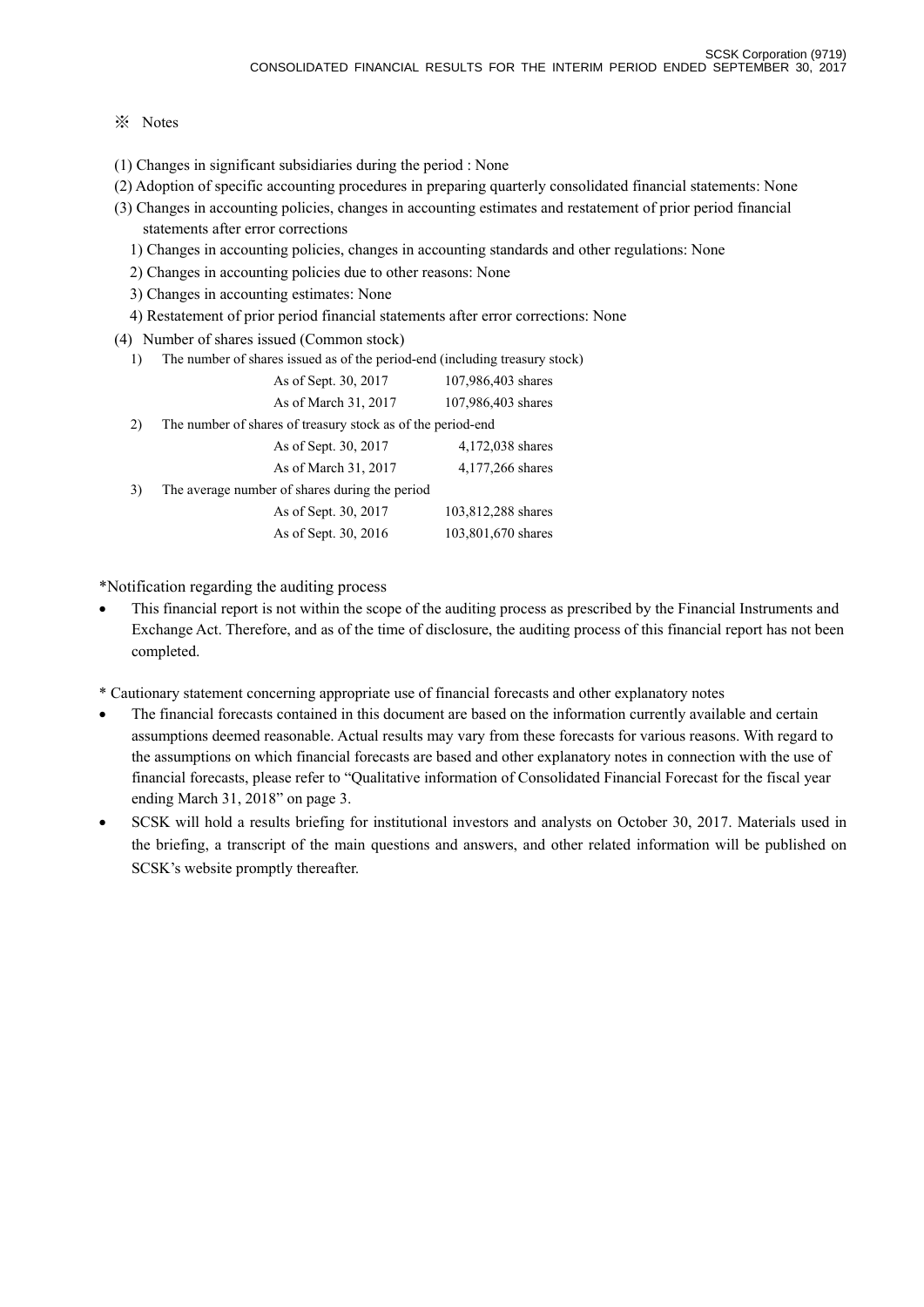# Contents

|     | 1. Qualitative information regarding operating results for the six-month period ended September 30, 2017 ··············· 2                                                                                                     |
|-----|--------------------------------------------------------------------------------------------------------------------------------------------------------------------------------------------------------------------------------|
| (1) |                                                                                                                                                                                                                                |
| (2) | Summary of financial position <b>contract to the contract of the set of the set of financial position</b> 3                                                                                                                    |
| (3) |                                                                                                                                                                                                                                |
|     | 2. Consolidated quarterly financial statements material contracts and statements of the statements of the statements of the statements of the statements of the statements of the statements of the statements of the statemen |
| (1) |                                                                                                                                                                                                                                |
| (2) |                                                                                                                                                                                                                                |
| (3) |                                                                                                                                                                                                                                |
| (4) | Notes regarding consolidated financial results for the six-month period ended September 30, 2017 ·················11                                                                                                           |
|     | (Notes regarding the premise of a going concern) manufactured contract to the premise of a going concern)                                                                                                                      |
|     |                                                                                                                                                                                                                                |
|     | (Segment information) $\cdots$ $\cdots$ $\cdots$ $\cdots$ $\cdots$ $\cdots$ $\cdots$ $\cdots$ $\cdots$ $\cdots$ $\cdots$ $\cdots$ $\cdots$ $\cdots$ $\cdots$ $\cdots$                                                          |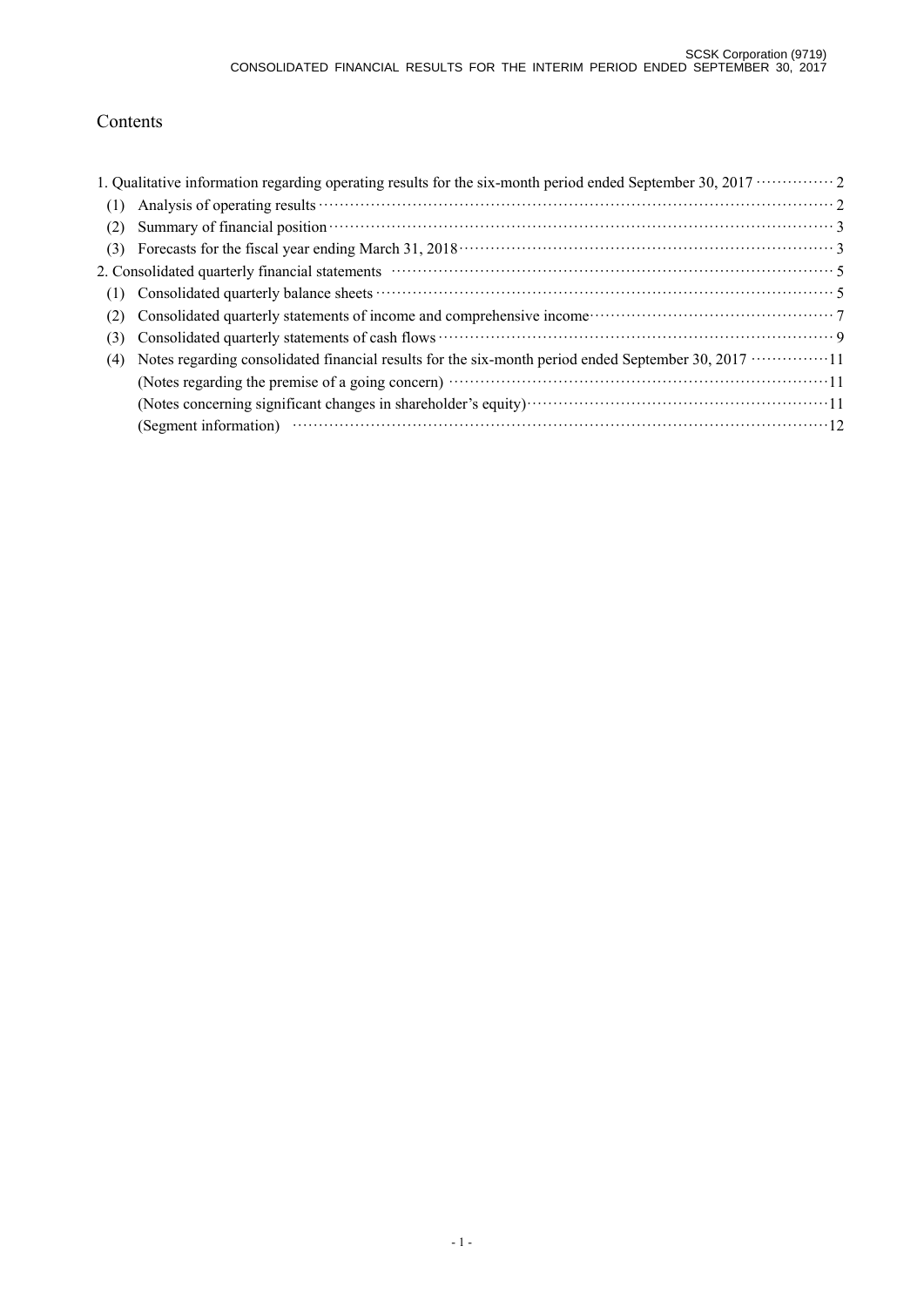#### **(1) Qualitative Information Regarding Operating Results for the Six-Month Period Ended September 30, 2017**

In the six-month period ended September 30, 2017, the Japanese economy continued to display a moderate recovery trend supported by improved corporate earnings and increased consumer spending. These developments can, in part, be attributed to the economic stimulus measures implemented by the Japanese government as well as to the monetary easing measures and low interest rate policies instituted by the Bank of Japan.

Our outlook for the economy is that, in the midst of ongoing improvements in the job market and in wages, the gradual recovery trend will continue. However, a sense of uncertainty is plaguing the political and economic climate overseas. Prominent concerns include geopolitical risks in the Middle East and East Asia and the state of government affairs under the current administration in the United States. Accordingly, scrutiny is imperative in judging economic trends for the purpose of making management decisions going forward.

In this environment, strategic IT investment demand for reinforcing strategic businesses or securing a competitive edge is rising in the IT services market. Entering into the second quarter, we have also begun seeing robust system upgrade demand among customer companies looking to improve productivity, bolster efficiency, or reduce labor requirements. Goals of this investment include implementing working style reforms and addressing labor shortfalls. In this manner, there was a general upward trend in overall IT investment demand.

In the manufacturing industry, there is currently a solid deal flow that is being driven in part by the need for compatibility with the Internet of Things (IoT), which is entering into a full-fledged proliferation period, and for strategic globalization initiatives. This solid deal flow was also supported by demand for verification services for pre-market products, which are growing ever more sophisticated, and for business process outsourcing (BPO) services related to products and services.

In distribution, service, and other industries, strategic IT investment and IT services demand is on the rise, particularly among customer companies engaging in consumer businesses. This demand was largely associated with investment related to e-commerce, customer relationship management (CRM), and big data analysis for the purposes of enhancing digital marketing initiatives and facilitating omni-channel retailing.

In the financial industry, despite the rebound from previously strong investment demand following the conclusion of large-scale projects with certain customers, systems development and other IT investment demand for boosting competitiveness is proving to be firm overall, primarily among customers in the banking and insurance sectors. Specific investment targets include the development of systems for the application of FinTech, artificial intelligence (AI), or other new IT technologies and the realization of more sophisticated settlement systems.

 In addition, demand for various cloud-based IT services has been on the rise in IaaS, PaaS, and other IT infrastructure sectors against a backdrop of a strong appetite among customer companies for investment to heighten operational efficiency and a lack of IT employees at these companies. A similar increase was seen in demand for IT services in the operational system field, although here it was limited to certain sectors.

Looking at the Company's operating results for the period under review, consolidated net sales increased 3.8% year on year, to ¥163,466 million, following a rise in systems development orders from the manufacturing and distribution industries as well as higher systems sales to the communications industry.

Despite the higher net sales, operating profit decreased 9.8% year on year, to ¥13,272 million. This outcome was in part due to higher business investment expenses in strategic businesses and service-oriented businesses and delays in the commencement of certain large-scale systems development projects for the financial industry.

Ordinary profit was down 9.6%, to ¥14,273 million, as a result of the decrease in operating profit. Meanwhile, profit attributable to owners of parent declined 9.4%, to ¥12,034 million, despite the recording of the tax benefits resulting from share transfer of one of consolidated subsidiaries, which was offset by the rebound from the tax benefits recorded in the three-month period ended June 30, 2016, as a result of a change in accounting standards.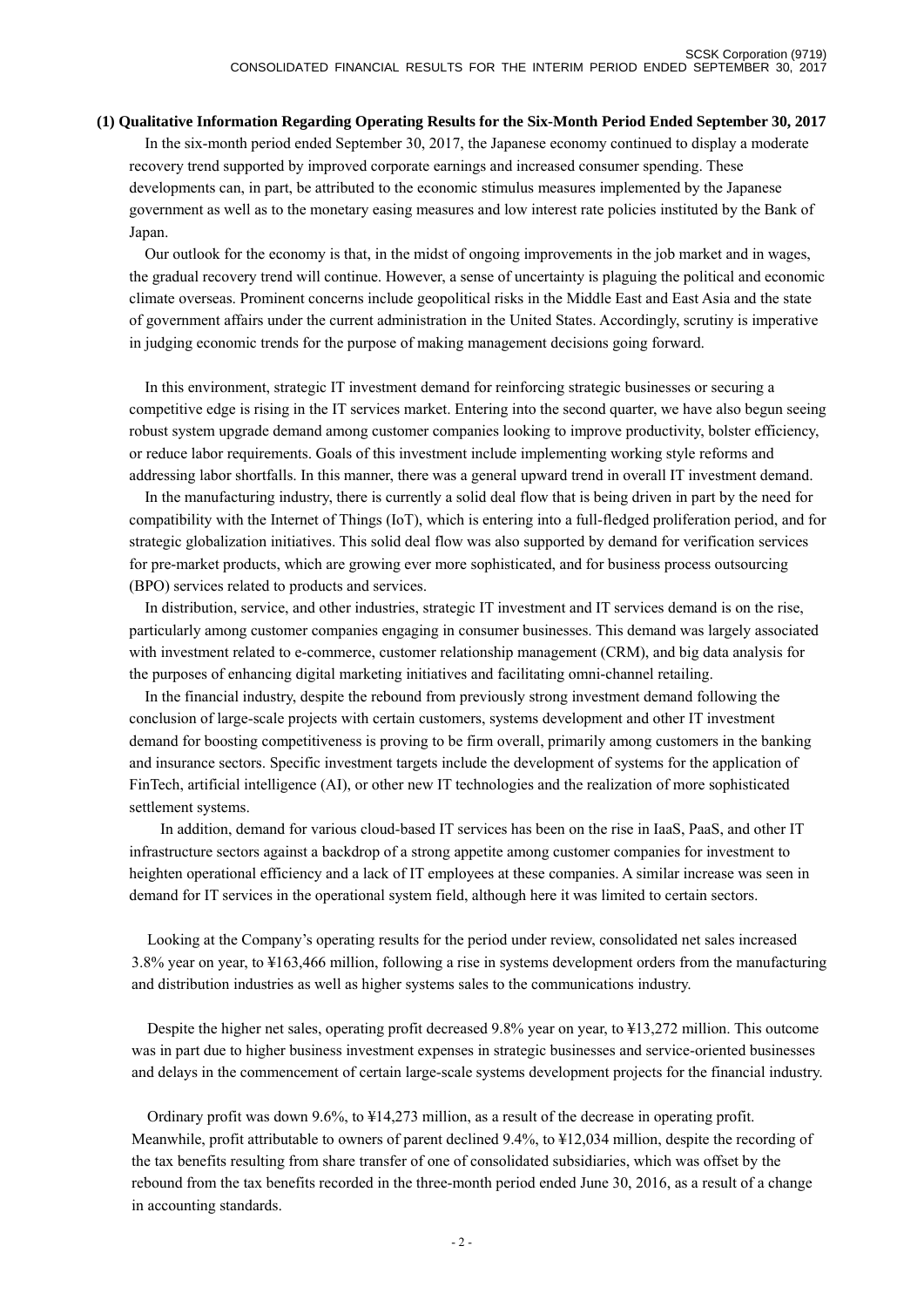The Medium-Term Management Plan launched in fiscal year ended March 31, 2016, delineates three core strategies for its five-year period. We are, first, to "shift to service-oriented businesses;" second, to "promote strategic businesses that capture the changing times;" and third, to "enter into the second stage of global business expansion." We are aggressively moving forward with measures based on these core strategies to achieve the plan's goals.

 In the fiscal year ending March 31, 2018, we will continue to steadily execute appropriate business investments for advancing these core strategies while also focusing on strengthening our management base and improving profitability, most notably by boosting operational quality and increasing productivity. Furthermore, we will capture the currently robust IT investment demand to heighten our earnings capacity while reinforcing earnings foundations by improving the productivity and operational quality of all of our businesses, not only systems development but also maintenance and operation services and system sales.

## **(2) Summary of financial position**

Cash and cash equivalents ("cash") as of September 30, 2017 decreased ¥9,841 million compared to March 31, 2017 to ¥114,093 million. The increase or decrease in each cash flow type and the main factors for such changes are as follows.

## (Cash flow from operating activities)

Net cash provided by operating activities was ¥12,768 million.

The main cash inflow factors were profit before income taxes of ¥14,239 million, depreciation of ¥4,788 million and ¥5,357 million increase in funds stemming from a decrease in accounts receivable. The main cash outflow factors were a decrease in accounts payable of ¥5,170 million, an increase in inventories of ¥1,306 million, and a decrease of ¥5,846 million due to an increase in guarantee deposits.

### (Cash flow from investing activities)

Net cash used in investing activities was ¥7,174 million.

The main cash outflow factors were payment for the acquisition of property, plant and equipment of ¥5,035 million, and acquisition of intangible assets of ¥1,701 million.

(Cash flow from financing activities)

Net cash used in financing activities was ¥15,397 million.

The main cash outflow factors were repayment of long-term loans of 10,000 and dividend payments of ¥4,941 million (¥47.5 per share) for the year-end dividend of the fiscal year ended March 31, 2017.

## **(3) Qualitative Information of Consolidated Financial Forecasts for the Fiscal Year Ending March 31, 2018**

SCSK anticipates that figures for net sales, operating profit, and ordinary profit will be higher than initially forecast during the second half of the fiscal year ending March 31, 2018. Factors contributing to this outlook include the projected start of large-scale projects for the financial industry during the second half of the fiscal year against the backdrop of strong demand for strategic investment and efficiency improvement investment among customer companies. Accordingly, the Company has chosen not to revise the full-year forecasts for the fiscal year ending March 31, 2018, that were announced on April 28, 2017. With regard to profit attributable to owners of parent, as stated in news releases announced today, titled "Announcement of Share Transfer of a Subsidiary", share transfer of QUO CARD Co. Ltd.is likely to yield extraordinary income. Therefore, SCSK has revised its forecast for the fiscal year ending March 31, 2018 from that announced on April 30 2017 as follows: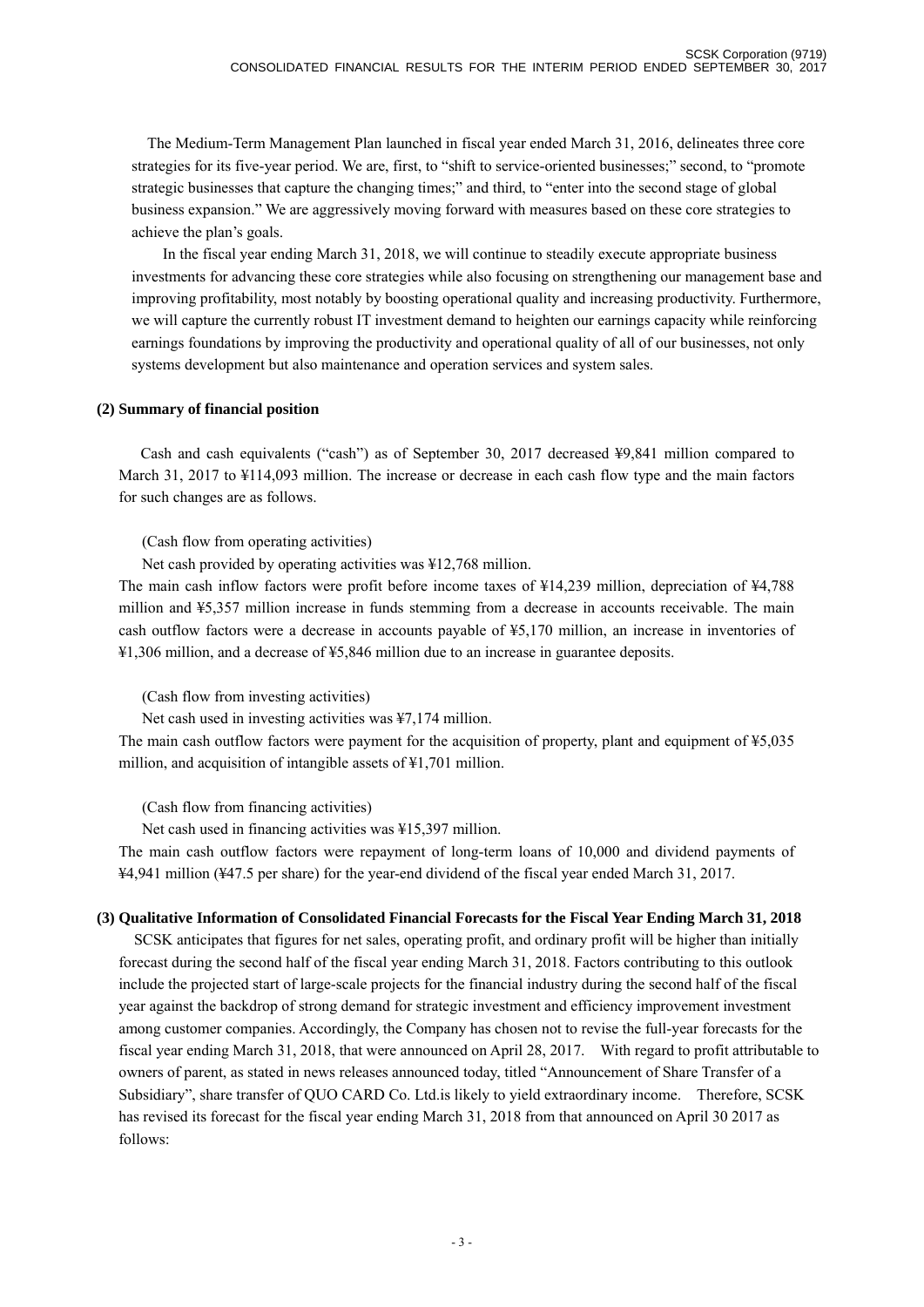Unit: Millions of yen

|                                                                     |           |                  |                 | (Unless otherwise stated) |                      |
|---------------------------------------------------------------------|-----------|------------------|-----------------|---------------------------|----------------------|
|                                                                     | Net Sales | Operating Income | Ordinary Income | Profit Attributable to    | Net Profit per share |
|                                                                     |           |                  |                 | owners of parent          |                      |
| Previous Forecast (A)                                               | 340,000   | 36,000           | 37,000          | 24,500                    | JPY236.01            |
| Revised Forecast (B)                                                | 340,000   | 36,000           | 37,000          | 33,500                    | <b>JPY322.69</b>     |
| Change $(B-A)$                                                      |           |                  |                 | 9,000                     |                      |
| Change $(\% )$                                                      |           |                  |                 | 36.7                      |                      |
| (Fore reference)<br>Results for fiscal year<br>ended March 31, 2017 | 329,303   | 33,714           | 36,121          | 28,458                    | JPY274.16            |

(Revised Consolidated Results Forecasts for fiscal year ending March 31, 2018)

For the details of the transfer, please refer to news release titled "Announcement of Share Transfer of a Subsidiary" and "Announcement of Revision of Forecast for Fiscal Year ending March 31, 2017, and Likelihood of Recording Extraordinary Income *(Japanese only)*" announced today.

Note: Consolidated financial forecasts are based on the information available at the time of release of this document. Actual performance may differ materially from forecasts for a variety of reasons.

\* Characteristics of the Company's quarterly operating results

 It is common for companies in Japan to have fiscal years that begin on April 1 and end on March 31 of the following year. For this reason, system introductions and inspections tend to be concentrated in September and March (the midpoint and end of each fiscal year). Excluding sales covered by time and materials contract, the Company primarily records sales on a receipt-and-inspection basis. Accordingly, performance fluctuates by season, with sales and income tending to be concentrated in the second and fourth quarter of each fiscal year.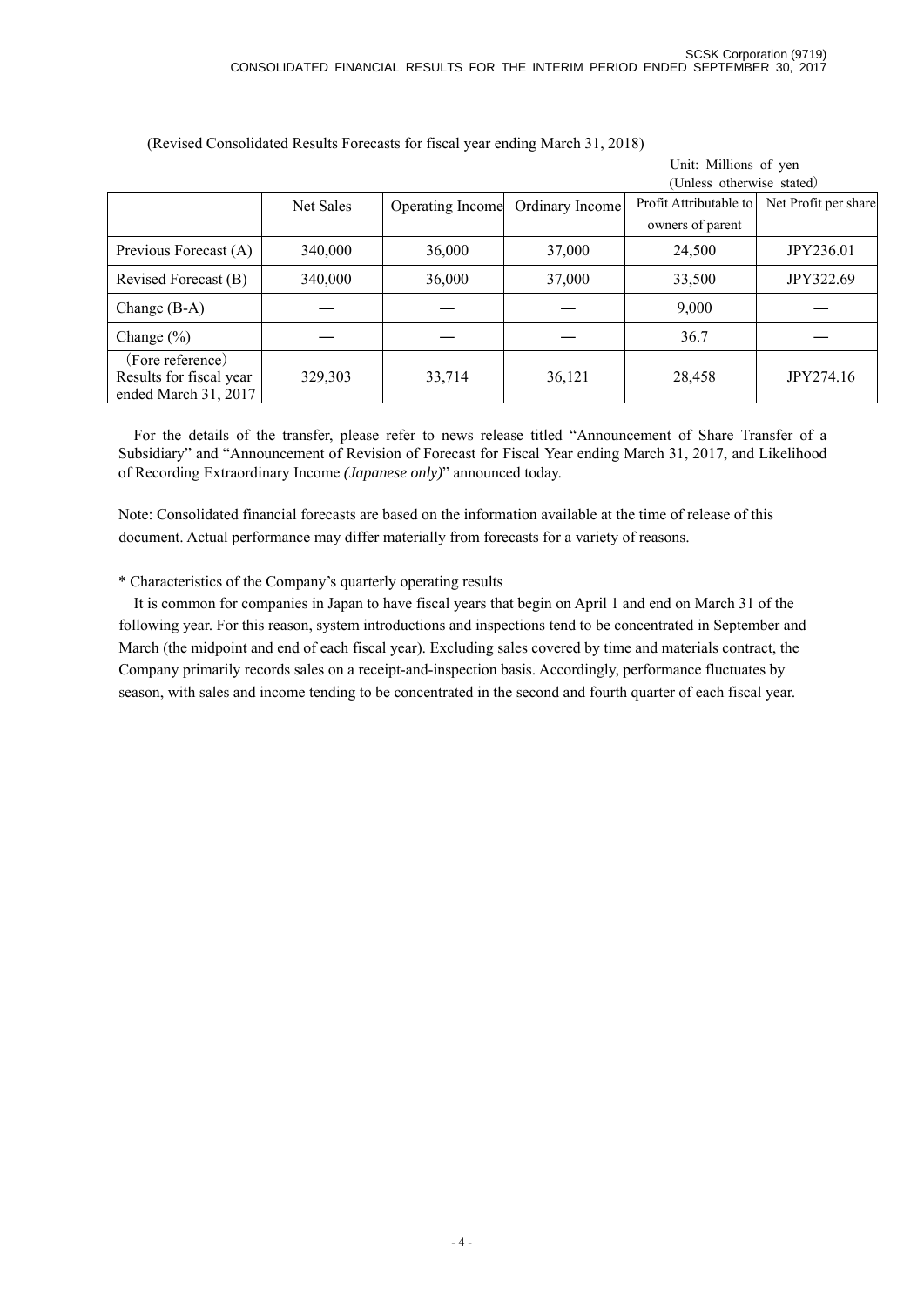# 3. Consolidated Quarterly Financial Statements

## **(1) Consolidated Quarterly Balance Sheets**

|                                       |                     | (Unit: Millions of Yen) |
|---------------------------------------|---------------------|-------------------------|
|                                       | As of Mar. 31, 2017 | As of Sept. 30, 2017    |
| Assets                                |                     |                         |
| Current assets                        |                     |                         |
| Cash and deposits                     | 27,363              | 19,639                  |
| Notes and accounts receivable - trade | 65,764              | 60,402                  |
| Operational investment securities     | 6,056               | 3,934                   |
| Merchandise and finished goods        | 6,779               | 7,516                   |
| Work in process                       | 341                 | 913                     |
| Raw materials and supplies            | 50                  | 49                      |
| Deposits paid                         | 98,171              | 96,054                  |
| Guarantee deposits                    | 45,359              | 51,200                  |
| Other                                 | 22,466              | 25,598                  |
| Allowance for doubtful accounts       | $-47$               | $-35$                   |
| Total current assets                  | 272,306             | 265,272                 |
| Non-current assets                    |                     |                         |
| Property, plant and equipment         |                     |                         |
| Buildings and structures, net         | 34,863              | 33,921                  |
| Land                                  | 19,821              | 19,821                  |
| Other, net                            | 13,862              | 17,558                  |
| Total property, plant and equipment   | 68,546              | 71,301                  |
| Intangible assets                     |                     |                         |
| Goodwill                              | 133                 | 99                      |
| Other                                 | 11,691              | 11,329                  |
| Total intangible assets               | 11,825              | 11,428                  |
| Investments and other assets          |                     |                         |
| Investment securities                 | 9,564               | 10,325                  |
| Other                                 | 27,417              | 24,667                  |
| Allowance for doubtful accounts       | $-124$              | $-118$                  |
| Total investments and other assets    | 36,857              | 34,875                  |
| Total non-current assets              | 117,230             | 117,604                 |
| Total assets                          | 389,537             | 382,877                 |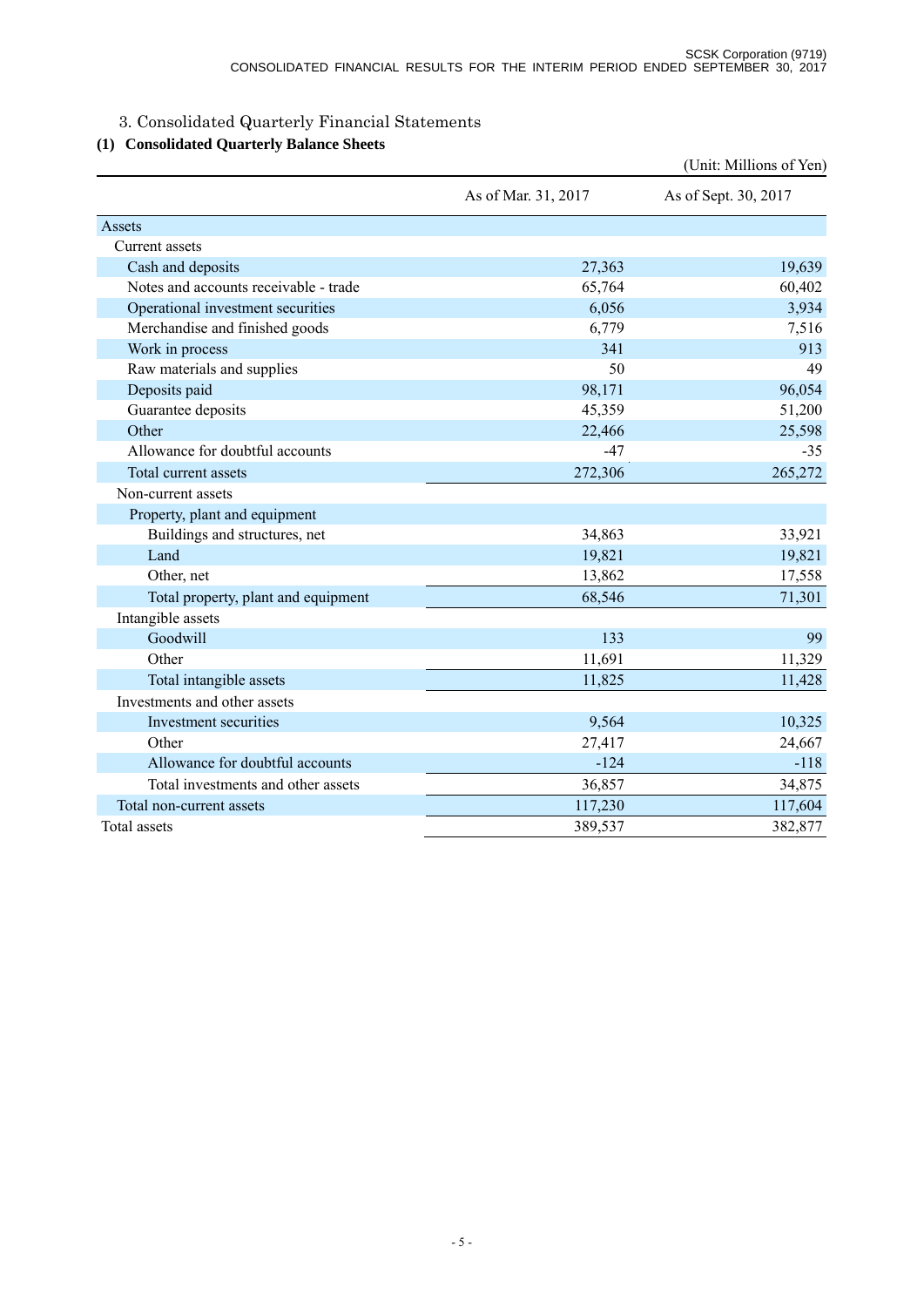#### SCSK Corporation (9719) CONSOLIDATED FINANCIAL RESULTS FOR THE INTERIM PERIOD ENDED SEPTEMBER 30, 2017

|                                                       |                     | (Unit: Millions of Yen) |
|-------------------------------------------------------|---------------------|-------------------------|
|                                                       | As of Mar. 31, 2017 | As of Sept. 30, 2017    |
| Liabilities                                           |                     |                         |
| <b>Current liabilities</b>                            |                     |                         |
| Notes and accounts payable - trade                    | 21,362              | 16,188                  |
| Short-term loans payable                              | 10,000              | 10,000                  |
| Current portion of bonds                              | 15,000              | 5,000                   |
| Current portion of long-term loans payable            | 10,000              | 5,000                   |
| Income taxes payable                                  | 2,262               | 3,012                   |
| Provision for bonuses                                 | 6,418               | 5,790                   |
| Provision for directors' bonuses                      | 195                 | 24                      |
| Provision for loss on construction contracts          | 50                  | 73                      |
| Deposits received of prepaid cards                    | 91,828              | 92,025                  |
| Other                                                 | 26,802              | 28,230                  |
| Total current liabilities                             | 183,919             | 165,346                 |
| Non-current liabilities                               |                     |                         |
| Bonds payable                                         | 20,000              | 30,000                  |
| Long-term loans payable                               | 5,000               |                         |
| Provision for directors' retirement benefits          | 20                  | 20                      |
| Net defined benefit liability                         | 2,359               | 1,814                   |
| Asset retirement obligations                          | 2,278               | 2,406                   |
| Other                                                 | 2,284               | 2,166                   |
| Total non-current liabilities                         | 31,943              | 36,408                  |
| <b>Total liabilities</b>                              | 215,862             | 201,754                 |
| Net assets                                            |                     |                         |
| Shareholders' equity                                  |                     |                         |
| Capital stock                                         | 21,152              | 21,152                  |
| Capital surplus                                       | 3,047               | 3,046                   |
| Retained earnings                                     | 151,722             | 158,815                 |
| Treasury shares                                       | $-8,425$            | $-8,419$                |
| Total shareholders' equity                            | 167,497             | 174,595                 |
| Accumulated other comprehensive income                |                     |                         |
| Valuation difference on available-for-sale securities | 2,308               | 2,467                   |
| Deferred gains or losses on hedges                    | $-5$                | 7                       |
| Foreign currency translation adjustment               | $-73$               | $-104$                  |
| Remeasurements of defined benefit plans               | $-2,829$            | $-2,852$                |
| Total accumulated other comprehensive income          | $-599$              | $-481$                  |
| Subscription rights to shares                         | 70                  | 65                      |
| Non-controlling interests                             | 6,706               | 6,943                   |
| Total net assets                                      | 173,674             | 181,122                 |
| Total liabilities and net assets                      |                     |                         |
|                                                       | 389,537             | 382,877                 |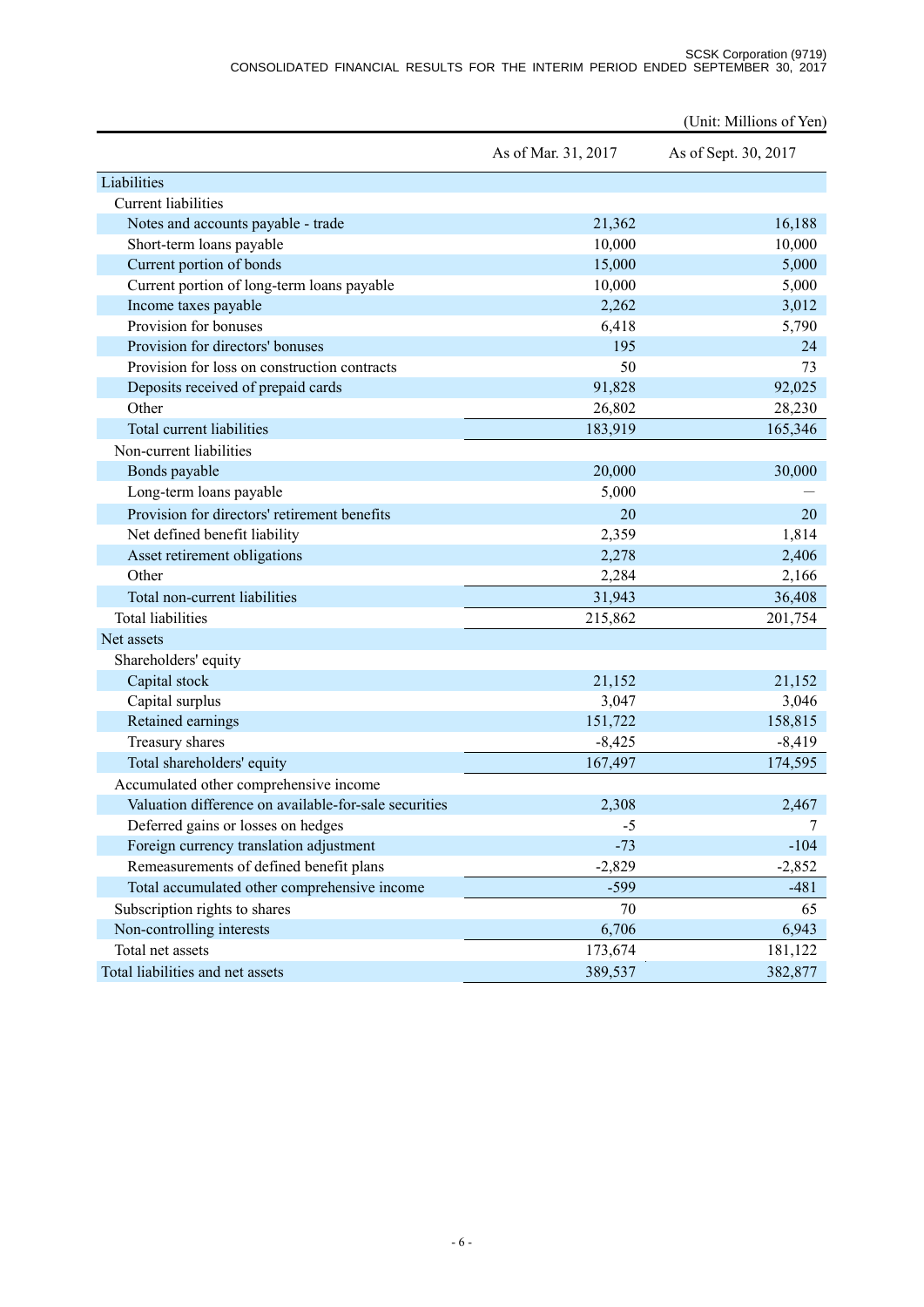|                                                                  |                                        | (Unit: Millions of Yen)                |
|------------------------------------------------------------------|----------------------------------------|----------------------------------------|
|                                                                  | From Apr. 1, 2016<br>to Sept. 30, 2016 | From Apr. 1, 2017<br>to Sept. 30, 2017 |
| Net sales                                                        | 157,412                                | 163,466                                |
| Cost of sales                                                    | 118,951                                | 125,122                                |
| Gross profit                                                     | 38,460                                 | 38,343                                 |
| Selling, general and administrative expenses                     | 23,737                                 | 25,070                                 |
| Operating profit                                                 | 14,723                                 | 13,272                                 |
| Non-operating income                                             |                                        |                                        |
| Interest income                                                  | 35                                     | 36                                     |
| Dividend income                                                  | 32                                     | 39                                     |
| Share of profit of entities accounted for using equity<br>method | 249                                    | 258                                    |
| Hoard profit of prepaid card                                     | 696                                    | 737                                    |
| Other                                                            | 176                                    | 96                                     |
| Total non-operating income                                       | 1,188                                  | 1,167                                  |
| Non-operating expenses                                           |                                        |                                        |
| Interest expenses                                                | 81                                     | 65                                     |
| Loss on sales of investment securities                           |                                        | 1                                      |
| Bond issuance cost                                               |                                        | 48                                     |
| Other                                                            | 48                                     | 52                                     |
| Total non-operating expenses                                     | 129                                    | 167                                    |
| Ordinary profit                                                  | 15,781                                 | 14,273                                 |
| Extraordinary income                                             |                                        |                                        |
| Gain on sales of non-current assets                              | 13                                     | $\overline{2}$                         |
| Gain on sales of investment securities                           | 2                                      |                                        |
| Total extraordinary income                                       | 16                                     | $\overline{2}$                         |
| <b>Extraordinary losses</b>                                      |                                        |                                        |
| Loss on retirement of non-current assets                         | 11                                     | 12                                     |
| Loss on sales of non-current assets                              | 5                                      | 20                                     |
| Impairment loss                                                  | 37                                     |                                        |
| Loss on valuation of investment securities                       | $\boldsymbol{0}$                       |                                        |
| Loss on sales of membership                                      | $\boldsymbol{0}$                       |                                        |
| Loss on valuation of membership                                  | 3                                      | 3                                      |
| Total extraordinary losses                                       | 59                                     | 35                                     |
| Profit before income taxes                                       | 15,738                                 | 14,239                                 |
| Income taxes - current                                           | 1,000                                  | 2,279                                  |
| Income taxes - deferred                                          | 1,090                                  | $-410$                                 |
| Total income taxes                                               | 2,091                                  | 1,868                                  |
| Profit                                                           | 13,647                                 | 12,370                                 |
| Profit attributable to non-controlling interests                 | 360                                    | 336                                    |
| Profit attributable to owners of parent                          | 13,286                                 | 12,034                                 |

## **(2) Consolidated Quarterly Statements of Income and Comprehensive Income Consolidated Quarterly Statements of Income**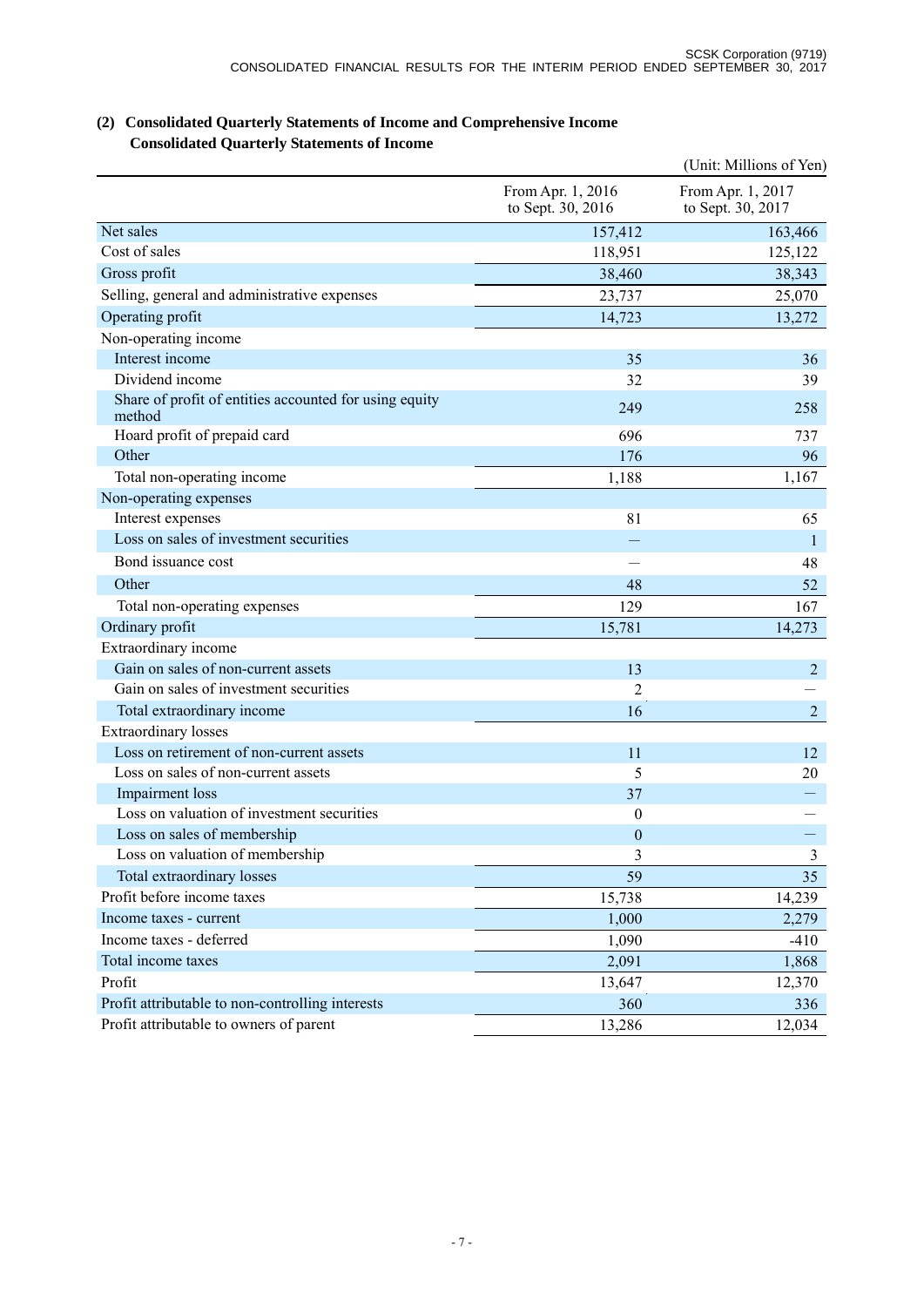|                                                                                      |                                           | (Unit: Millions of Yen)                |
|--------------------------------------------------------------------------------------|-------------------------------------------|----------------------------------------|
|                                                                                      | From Apr. 1, 2016<br>Sept. 30, 2016<br>to | From Apr. 1, 2017<br>to Sept. 30, 2017 |
| Profit                                                                               | 13,647                                    | 12,370                                 |
| Other comprehensive income                                                           |                                           |                                        |
| Valuation difference on available-for-sale securities                                | $-61$                                     | 148                                    |
| Deferred gains or losses on hedges                                                   | 56                                        | 13                                     |
| Foreign currency translation adjustment                                              | $-624$                                    | $-33$                                  |
| Remeasurements of defined benefit plans, net of tax                                  | 27                                        | $-29$                                  |
| Share of other comprehensive income of entities<br>accounted for using equity method | $-73$                                     | 22                                     |
| Total other comprehensive income                                                     | $-675$                                    | 120                                    |
| Comprehensive income                                                                 | 12,972                                    | 12,491                                 |
| Comprehensive income attributable to                                                 |                                           |                                        |
| Comprehensive income attributable to owners of parent                                | 12,600                                    | 12,151                                 |
| Comprehensive income attributable to non-controlling<br>interests                    | 372                                       | 339                                    |

## **Consolidated Quarterly Statements of Comprehensive Income**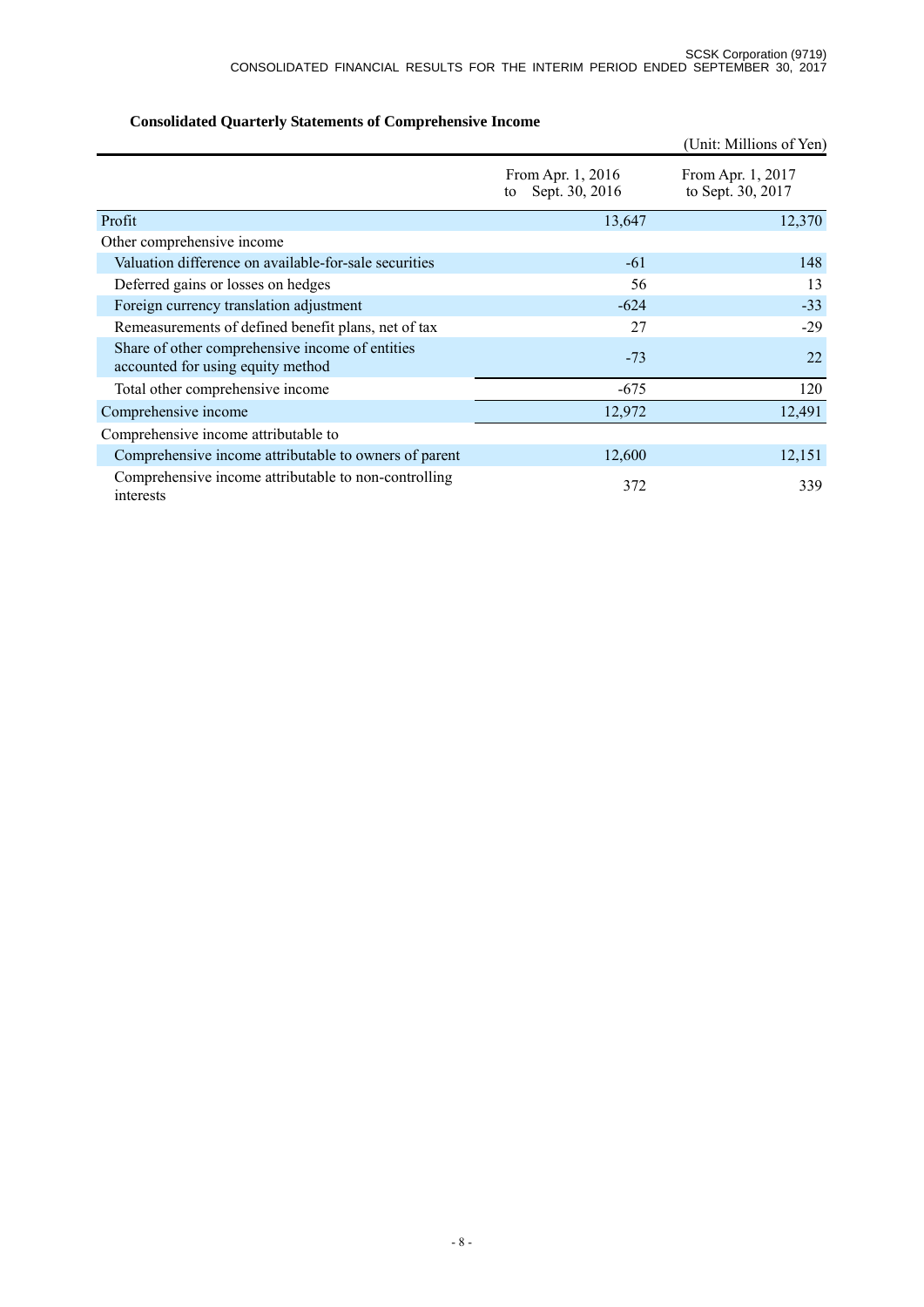## **(3) Consolidated Quarterly Statements of Cash Flows**

|                                                                         |                                        | (Unit: Millions of Yen)                |
|-------------------------------------------------------------------------|----------------------------------------|----------------------------------------|
|                                                                         | From Apr. 1, 2016<br>to Sept. 30, 2016 | From Apr. 1, 2017<br>to Sept. 30, 2017 |
| Cash flows from operating activities                                    |                                        |                                        |
| Profit before income taxes                                              | 15,738                                 | 14,239                                 |
| Depreciation                                                            | 4,167                                  | 4,788                                  |
| Amortization of goodwill                                                | 53                                     | 34                                     |
| Impairment loss                                                         | 37                                     |                                        |
| Increase (decrease) in allowance for doubtful accounts                  | $-178$                                 | $-18$                                  |
| Increase (decrease) in net defined benefit liability                    | $-1,333$                               | $-464$                                 |
| Decrease (increase) in net defined benefit asset                        | $\theta$                               | 13                                     |
| Loss on retirement of non-current assets                                | 11                                     | 12                                     |
| Loss (gain) on sales of non-current assets                              | $-7$                                   | 17                                     |
| Loss (gain) on valuation of investment securities                       | $\mathbf{0}$                           |                                        |
| Loss (gain) on sales of investment securities                           | $-2$                                   | $\mathbf{1}$                           |
| Share of (profit) loss of entities accounted for using equity<br>method | $-249$                                 | $-258$                                 |
| Interest and dividend income                                            | $-67$                                  | $-75$                                  |
| Interest expenses paid on loans and bonds                               | 81                                     | 65                                     |
| Loss (gain) on investments in partnership                               | 8                                      | $-40$                                  |
| Decrease (increase) in investment securities for sale                   | 1,911                                  | 2,088                                  |
| Decrease (increase) in notes and accounts receivable - trade            | 3,282                                  | 5,357                                  |
| Decrease (increase) in inventories                                      | $-766$                                 | $-1,306$                               |
| Decrease (increase) in guarantee deposits                               | $-4,914$                               | $-5,846$                               |
| Increase (decrease) in notes and accounts payable - trade               | $-1,457$                               | $-5,170$                               |
| Increase (decrease) in deposits received of prepaid cards               | 1,319                                  | 197                                    |
| Other, net                                                              | $-2,519$                               | 263                                    |
| Subtotal                                                                | 15,117                                 | 13,902                                 |
| Interest and dividend income received                                   | 167                                    | 159                                    |
| Interest expenses paid                                                  | $-74$                                  | $-80$                                  |
| Compensation expenses paid                                              | $-15$                                  |                                        |
| Income taxes (paid) refund                                              | $-3,706$                               | $-1,213$                               |
| Net cash provided by (used in) operating activities                     | 11,489                                 | 12,768                                 |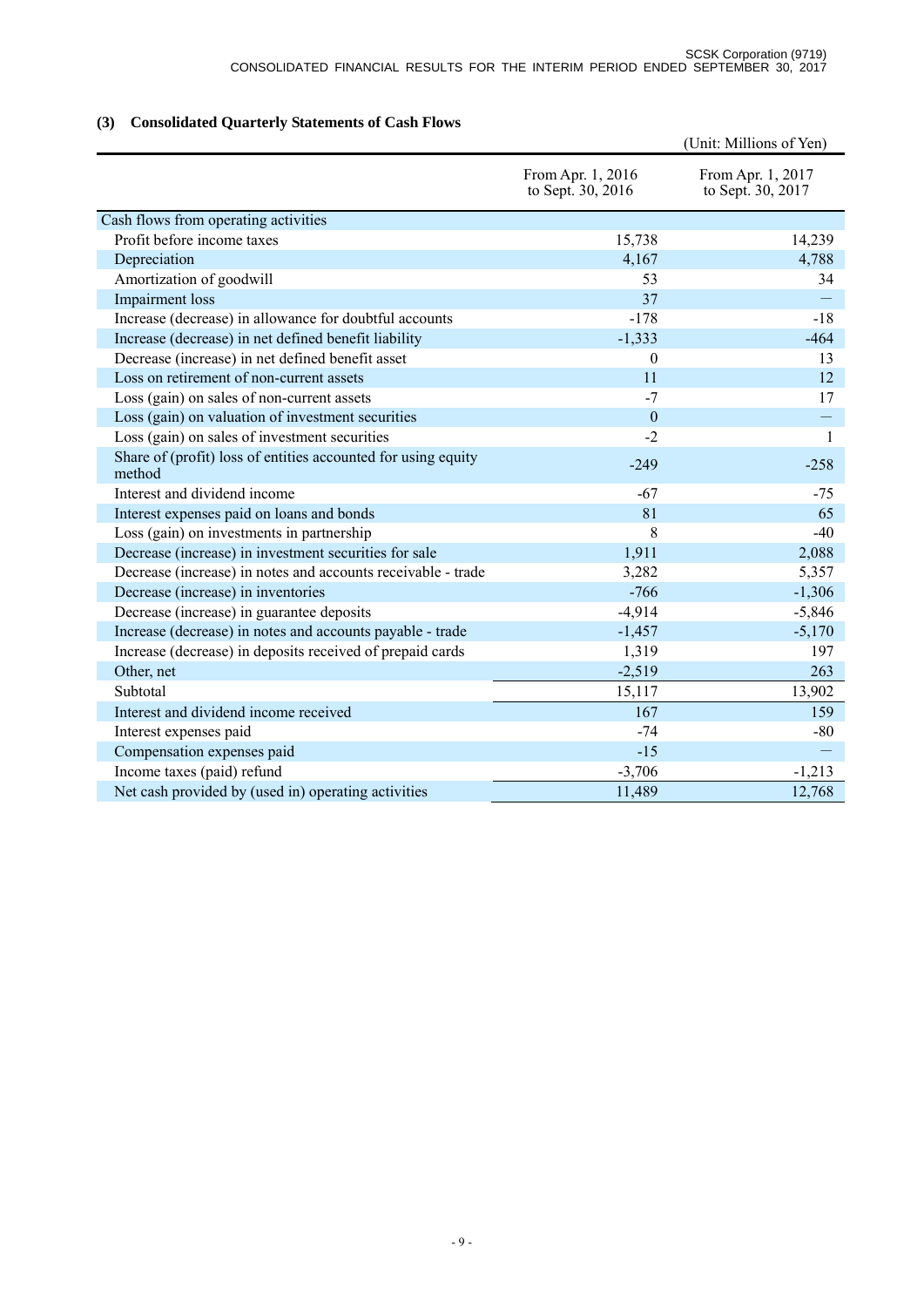#### SCSK Corporation (9719) CONSOLIDATED FINANCIAL RESULTS FOR THE INTERIM PERIOD ENDED SEPTEMBER 30, 2017

|                                                                |                                        | (Unit: Millions of Yen)                |
|----------------------------------------------------------------|----------------------------------------|----------------------------------------|
|                                                                | From Apr. 1, 2016<br>to Sept. 30, 2016 | From Apr. 1, 2017<br>to Sept. 30, 2017 |
| Cash flows from investing activities                           |                                        |                                        |
| Proceeds from sales and redemption of securities               | 700                                    |                                        |
| Purchase of property, plant and equipment                      | $-6,325$                               | $-5,035$                               |
| Proceeds from sales of property, plant and equipment           | 986                                    | 6                                      |
| Purchase of intangible assets                                  | $-2,704$                               | $-1,701$                               |
| Purchase of investment securities                              | $-300$                                 | $-400$                                 |
| Proceeds from sales and redemption of investment<br>securities | 35                                     | 115                                    |
| Collection of short-term loans receivable                      | 3                                      | $\overline{4}$                         |
| Proceeds from withdrawal of investments in partnership         | 41                                     |                                        |
| Payments for lease and guarantee deposits                      | $-76$                                  | $-199$                                 |
| Proceeds from collection of lease and guarantee deposits       | 95                                     | 146                                    |
| Other, net                                                     | $-210$                                 | $-110$                                 |
| Net cash provided by (used in) investing activities            | $-7,755$                               | $-7,174$                               |
| Cash flows from financing activities                           |                                        |                                        |
| Increase in short-term loans payable                           | 10,000                                 | 10,000                                 |
| Decrease in short-term loans payable                           | $-10,000$                              | $-10,000$                              |
| Proceeds from long-term loans payable                          | 5,000                                  |                                        |
| Repayments of long-term loans payable                          | $-5,000$                               | $-10,000$                              |
| Proceeds from issuance of bonds                                |                                        | 10,000                                 |
| Redemption of bonds                                            |                                        | $-10,000$                              |
| Repayments of lease obligations                                | $-387$                                 | $-345$                                 |
| Purchase of treasury shares                                    | $-3$                                   | $-7$                                   |
| Proceeds from sales of treasury shares                         | $\overline{0}$                         | $\overline{0}$                         |
| Cash dividends paid                                            | $-4,160$                               | $-4,941$                               |
| Dividends paid to non-controlling interests                    | $-105$                                 | $-102$                                 |
| Net cash provided by (used in) financing activities            | $-4,657$                               | $-15,397$                              |
| Effect of exchange rate change on cash and cash equivalents    | $-491$                                 | $-38$                                  |
| Net increase (decrease) in cash and cash equivalents           | $-1,414$                               | $-9,841$                               |
| Cash and cash equivalents at beginning of period               | 98,445                                 | 123,935                                |
| Cash and cash equivalents at end of period                     | 97,031                                 | 114,093                                |
|                                                                |                                        |                                        |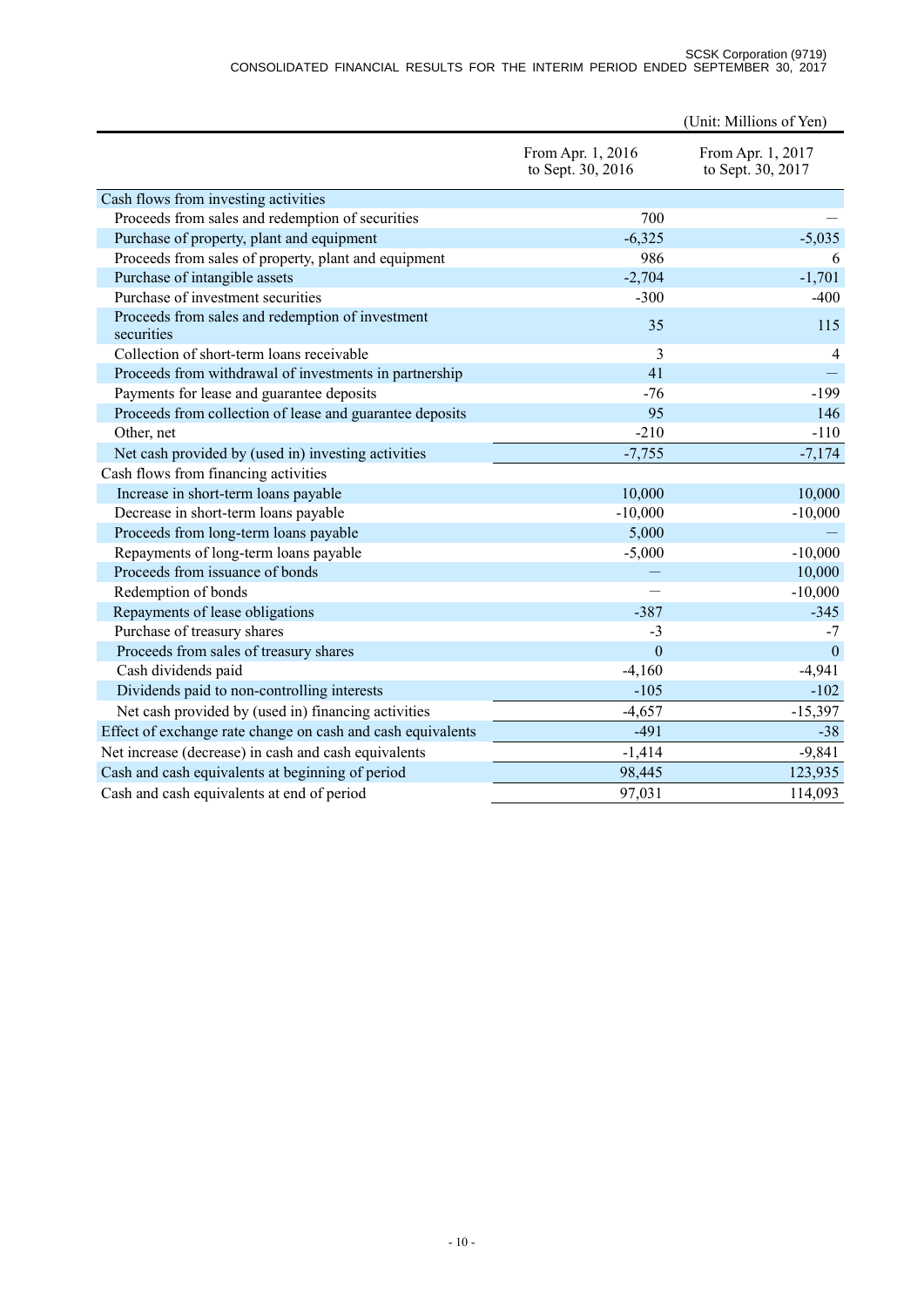# **(4) Notes regarding Consolidated Financial Results for the interim period ended September 30, 2017 (Notes regarding the Premise of a Going Concern)**

No applicable items.

## **(Notes concerning significant changes in shareholders' equity)**

No applicable items.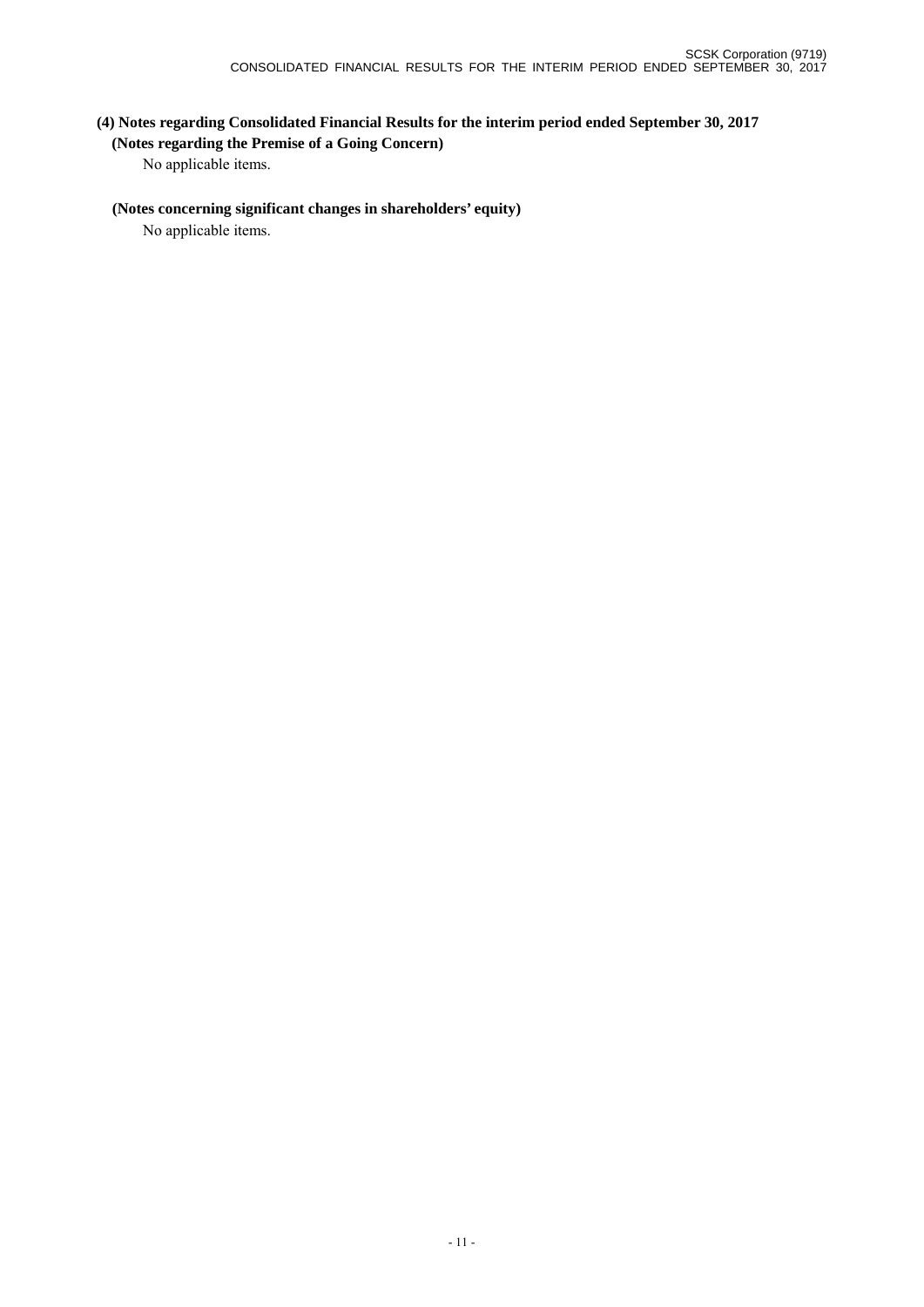## (Segment Information)

I. Interim period of fiscal year ended March 31, 2017 (April 1, 2016 to September 30, 2016)

Information on Sales, Segment profit (loss) by Reportable Segment

| (Unit: Millions of Yen)                   |                                               |                                                      |                                                   |                                         |                              |                             |                                 |                                 |
|-------------------------------------------|-----------------------------------------------|------------------------------------------------------|---------------------------------------------------|-----------------------------------------|------------------------------|-----------------------------|---------------------------------|---------------------------------|
|                                           | Manufactur-<br>ing Systems<br><b>Business</b> | Telecommuni-<br>cation<br>Systems<br><b>Business</b> | Distribution<br><b>Systems</b><br><b>Business</b> | Financial<br>Systems<br><b>Business</b> | <b>Business</b><br>Solutions | <b>Business</b><br>Services | <b>IT Platform</b><br>Solutions | Prepaid Card<br><b>Business</b> |
| <b>Sales</b>                              |                                               |                                                      |                                                   |                                         |                              |                             |                                 |                                 |
| (1) Outside customers                     | 19,215                                        | 12,995                                               | 22,402                                            | 34,957                                  | 11,662                       | 20,830                      | 33,422                          | 1,539                           |
| Intersegment sales or<br>(2)<br>transfers | 2,058                                         | 525                                                  | 4,774                                             | 422                                     | 1,572                        | 1,134                       | 2,999                           | $\theta$                        |
| Total                                     | 21,274                                        | 13,521                                               | 27,177                                            | 35,379                                  | 13,235                       | 21,965                      | 36,422                          | 1,540                           |
| Segment profit (loss)                     | 1,854                                         | 2,262                                                | 3,222                                             | 3,653                                   | 571                          | 1,475                       | 2,455                           | 146                             |

|                                           | Others | Total   | Adjustments<br>(Note 1) | Amounts<br>Reported in the<br>Consolidated<br>Financial<br><b>Statements</b><br>(Note 2) |
|-------------------------------------------|--------|---------|-------------------------|------------------------------------------------------------------------------------------|
| Sales                                     |        |         |                         |                                                                                          |
| (1) Outside customers                     | 387    | 157,412 |                         | 157,412                                                                                  |
| Intersegment sales or<br>(2)<br>transfers | 1,394  | 14,884  | $-14,884$               |                                                                                          |
| Total                                     | 1,781  | 172,296 | $-14,884$               | 157,412                                                                                  |
| Segment profit (loss)                     | 58     | 15,700  | $-976$                  | 14,723                                                                                   |

Notes: Adjustments are as follows:

1. The adjustment loss of ¥976 million to segment profit (loss) represent general corporate expenses that have not been allocated to the reportable segments.

2. Segment profit (loss) has been reconciled to operating profit in the consolidated income statement.